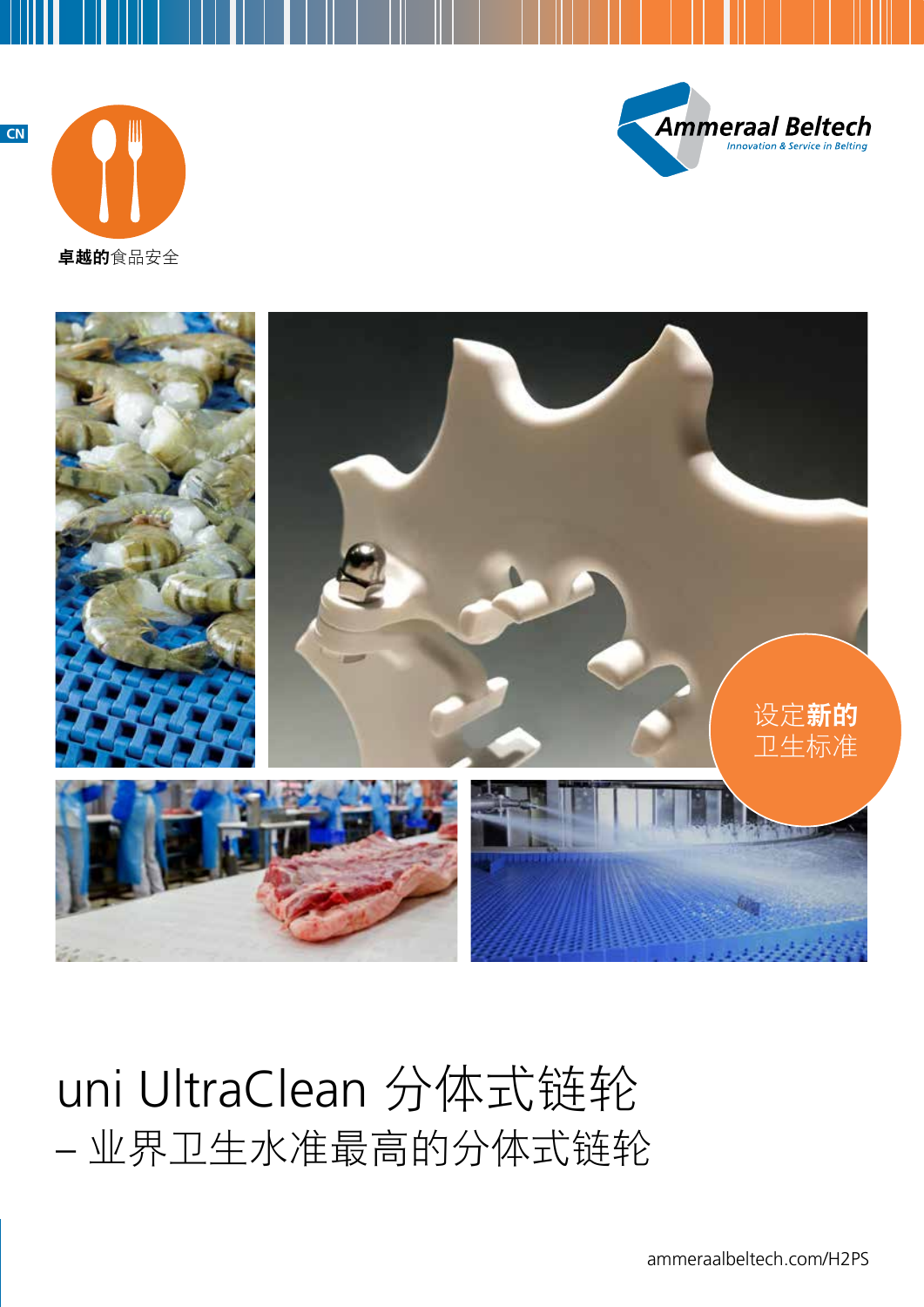## **uni UltraClean** 分体式链轮 **–** 食品安全的佼佼者!

rsinyy

**EHEDG** 

食品级输送带符 合 EC 1935/2004, EU 10/2011 和 FDA 标准。

艾玛拉皮带是欧 洲卫生工程与设 计集团的成员 企业。

这款创新的输送带链轮产品集合多种优秀特性,既 囊括了传统分体式链轮系统的所有优点(易于安装 和更换、停机时间更短、维护成本更低),又具备

最出众的卫生和易清洗优势,能在整个食品行业的 多种严苛应用中实现优异的卫生表现。



所有这些特性成就了极 佳的易清洗性和食品安 全性。



时间







减少成本 减少用水量 减少清洁剂 **Less** 使用量 减少清洁剂

#### **UltraClean** 定位环 **–** 提高清洗便利性



标准定位环几乎无法清洗,因而成为食品 安全隐患。

为此,我们针对 uni UltraClean 分体式链轮 设计了 UltraClean 定位环, 使我们的卫生链轮 解决方案如虎添翼。有了这种最新设计的定位 环,只需为每个链轮配备一个定位环,不仅减少部 件数量,最重要的是使清洗难度大大降低。

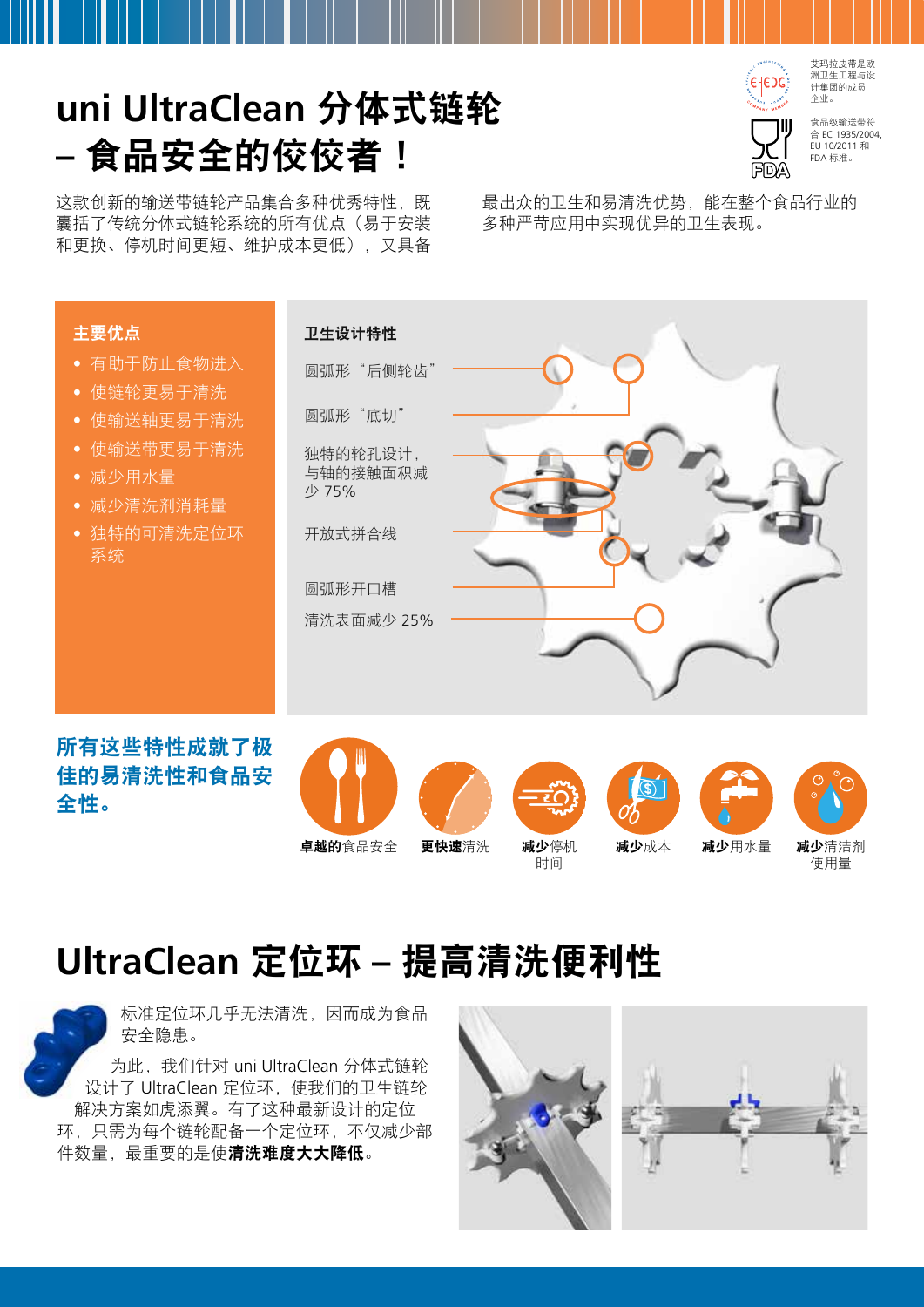## 卫生评分 **DTU** 清洗能力测试 经证明是最卫生的解决方案

丹麦科技大学 (DTU)卫生设计 中心



在丹麦科技大学 DTU 卫生设计中心对多 款常见链轮设计进行的深度冲洗测试中, uni UltraClean 分体式链轮经证明是食品 行业最卫生的输送带链轮系统。



采用一套适合对不同类常见链轮进行 洁污、清洗和客观评估的程序。



在测试用的污物中加入荧光染料。 清洗程序完成后,用紫外线检查残留 污物。



#### 链轮型号范围

uni UltraClean 分体式链轮提供多种轮齿数量和常用 的公制和英制孔径,能够匹配大多数现有系统。 uni UltraClean 分体式链轮适用于食品行业常用的输 送带系列:

- uni MPB
- uni ECB (易清洁输送带)
- uni BLB
- uni S-MPB
- uni SNB M2
- uni M-QNB
- uni M-SNB
- uni M-TTB
- uni Flex ASB



在线查看数据手册以了解新型链轮的 所有技术信息,数据手册网址: **www.unichains.com** 和 **www.ammeraalbeltech.com**